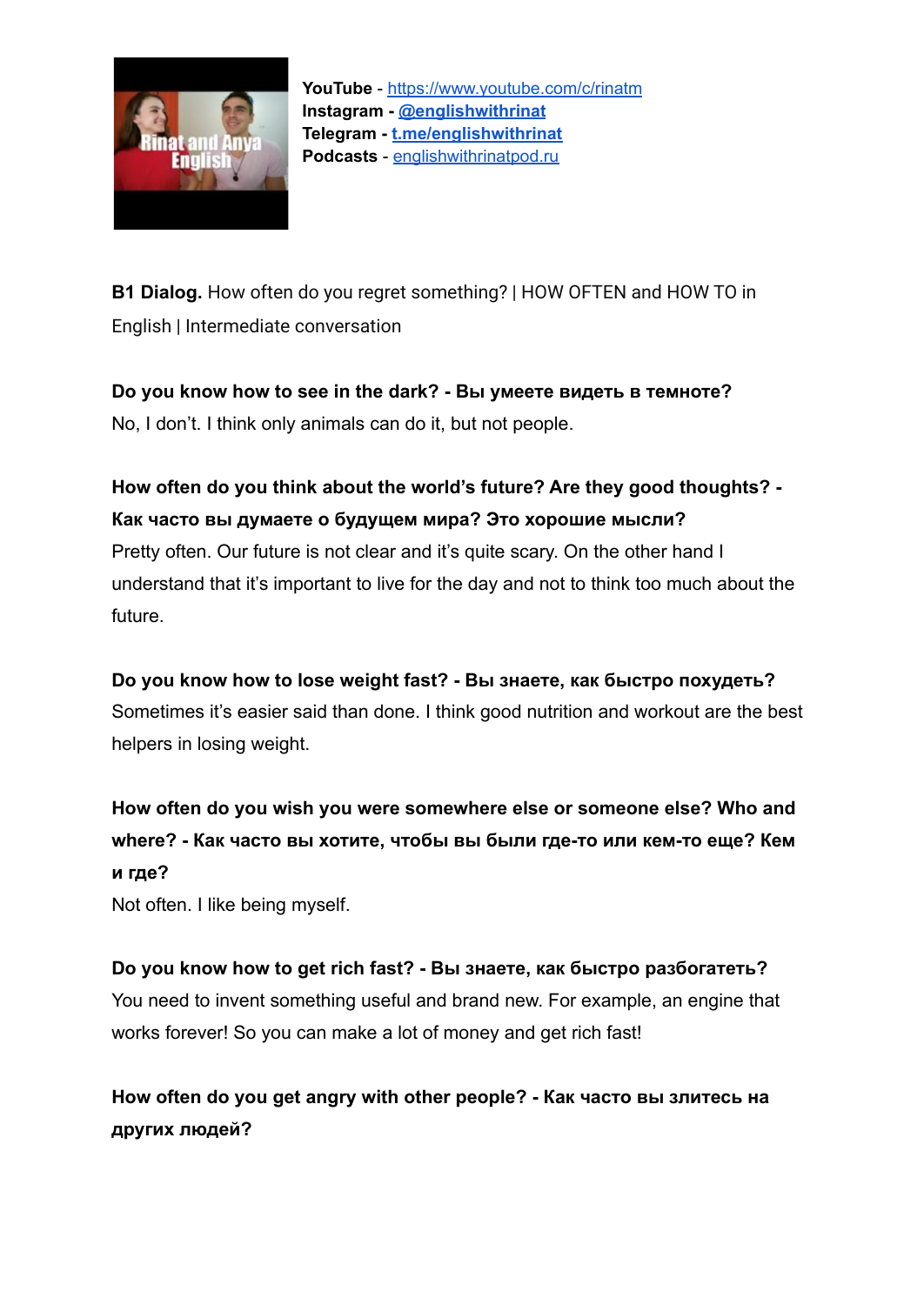

I don't like getting angry. I try to stay calm in any situation, despite it's not so easy sometimes.

### **Do you know how to handle jealousy? - Вы знаете, как справиться с ревностью?**

The most important thing is to trust your partner. I am not a jealous person. I think it's a stuped feeling.

### **How often do you study English? How often should you study? - Как часто вы учите английский? Как часто нужно заниматься?**

When I started learning English, I had at least two or three lessons per week. Now I don't study with a teacher anymore, because my level of English is good already. In the beginning it's important to study with a teacher, but you should also do something on your own every day. So our brain is getting used to the English language and we become more and more fluent!

#### **Do you know how to overcome fear? - Вы знаете, как побороть страх?**

Fear is a normal feeling that protects our body from dangerous things. If I need to overcome this feeling I just try to relax and take a few deep breaths. It usually helps!

**How often do you wish you had special powers? What are these powers? - Как часто вы хотите, чтобы у вас были особые способности? Что это за способности?**

I don't like the winter. So I'd like to be able to just scroll through the winter or even miss it. I like when it's warm outside!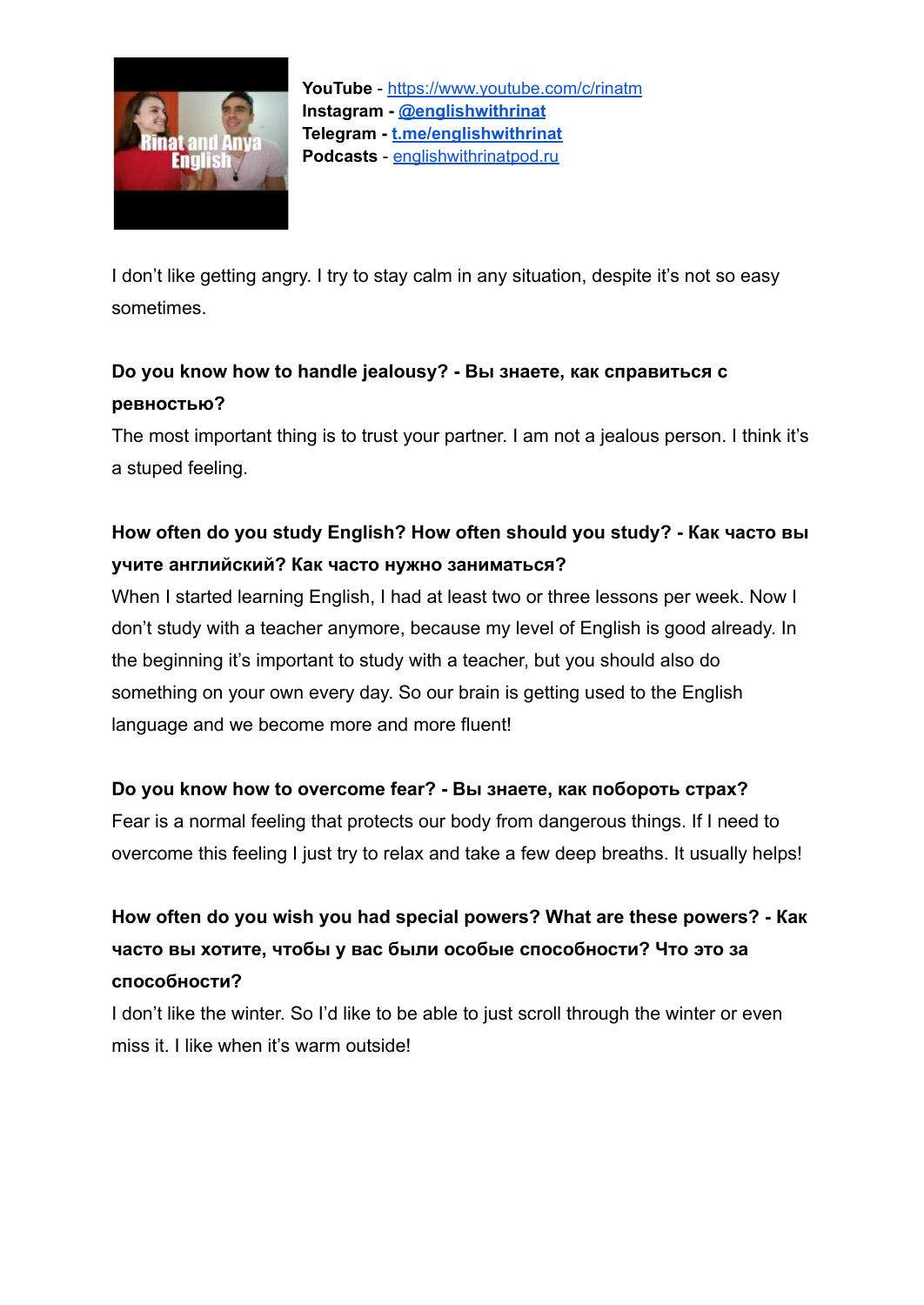

## **Do you know how to look ten years younger? - А вы знаете, как выглядеть на десять лет моложе?**

I am a man. I don't need it. I like looking my age. But if you want to stay young as long as possible, it's better to do some sports.

### **How often do you exercise? Do you like sports? - Как часто ты занимаешься? Ты любишь спорт?**

I do like sports and try to go to the gym every week. I am lucky to have a gym right inside the building I work in. It's so convenient!

## **Do you know how to be a good listener? - Вы знаете, как быть хорошим слушателем?**

Well, a good listener never interrupts you and listens to you carefully. Eye contact is important as well. I think I know how to be a good listener!

#### **How often do you regret something? - Как часто вы о чем-то жалеете?**

Not often. I think that it makes no sense to regret something. People always make mistakes. It's life.

### **Do you know how to use Windows and Apple computers? - Вы умеете пользоваться компьютерами Windows и Apple?**

I know how to use only Windows computers. I use it every day at work. Apple computers are much more expensive. As far as I know Apple is a good choice for working with graphics. Designers love it!

# **How often are you in trouble with someone? Who and why? - Как часто у вас возникают проблемы с кем-либо? C кем и почему?**

Not often. I'm a friendly person and I don't like to have troubles with anybody.